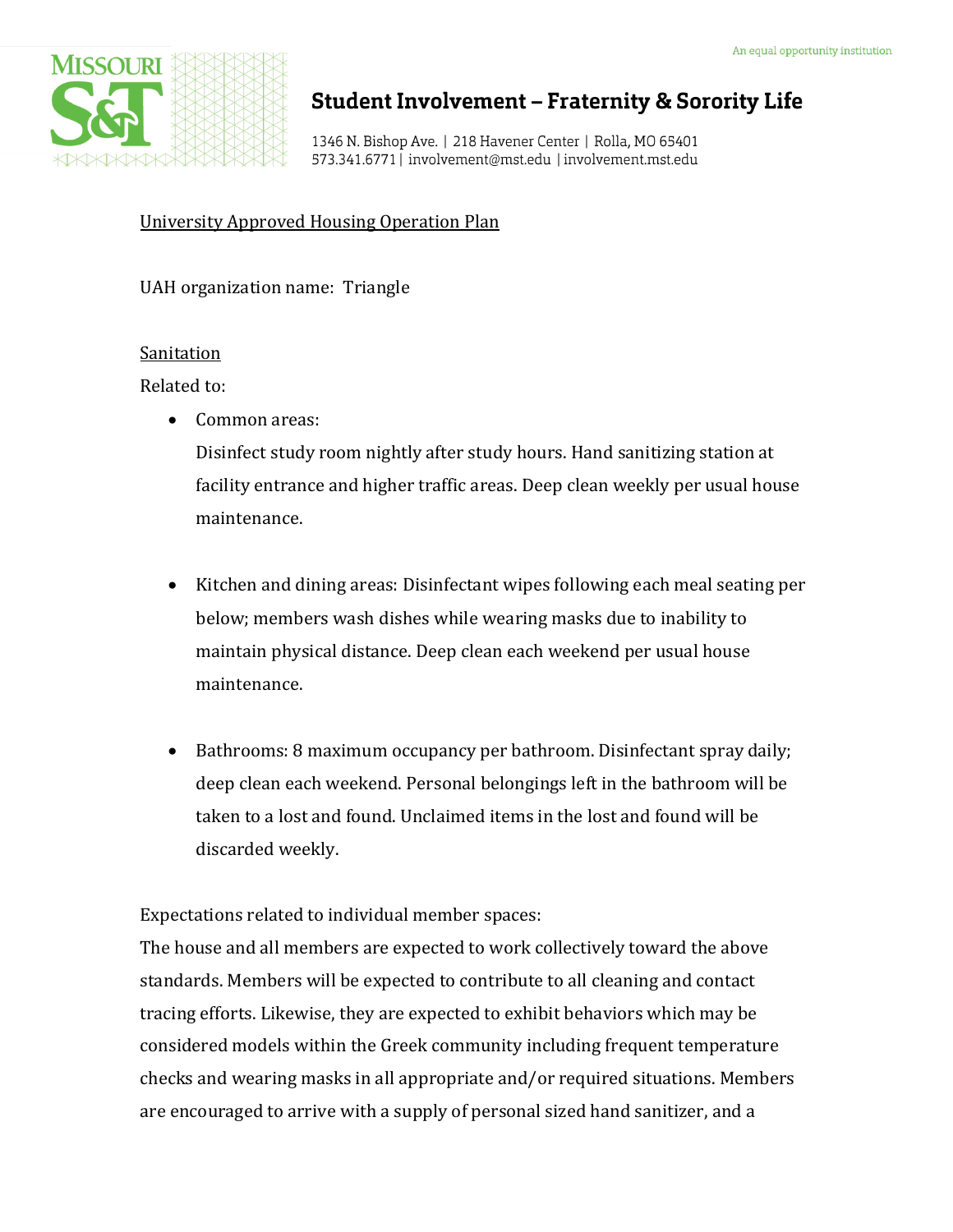minimum of 3-5 cloth face coverings. We want all members to feel welcome and included at all times, if any of the above requirements require an additional accommodation, please contact the chapter president and house advisor as soon as possible to discuss necessary accommodations.

**Note**: Personal thermometers are encouraged but not required as there will be touchless thermometers for common use.

### Dining

Please describe meal options for the fall as well as any anticipated arrangements related to dining times/areas:

Lunch and dinner served daily in house. Pre-plated meals prepared by house chef by request. Otherwise, members will self-serve with gloves. Members will need to separate themselves as according to CDC guidelines. Members requested to dine at staggered times determined prior to the meal. Members will be required to sanitize prior to plating food and will be required to wear masks while doing so.

### Shared and common spaces

Please describe the plan/expectations for utilization of common spaces: Common room will accommodate 5 members utilizing social distance guidelines. More than five people in the room must wear masks, no more than ten people in any common space at one time. Those using any shared equipment (video game controllers, billiards, gym equipment, etc.) must properly sanitize with provided wipes. Personal belongings left out in common areas for extended periods will be placed in a lost and found.

#### Sleeping

Maximum people per room:2

Describe room type (traditional two-person room, suite, etc.): Traditional twoperson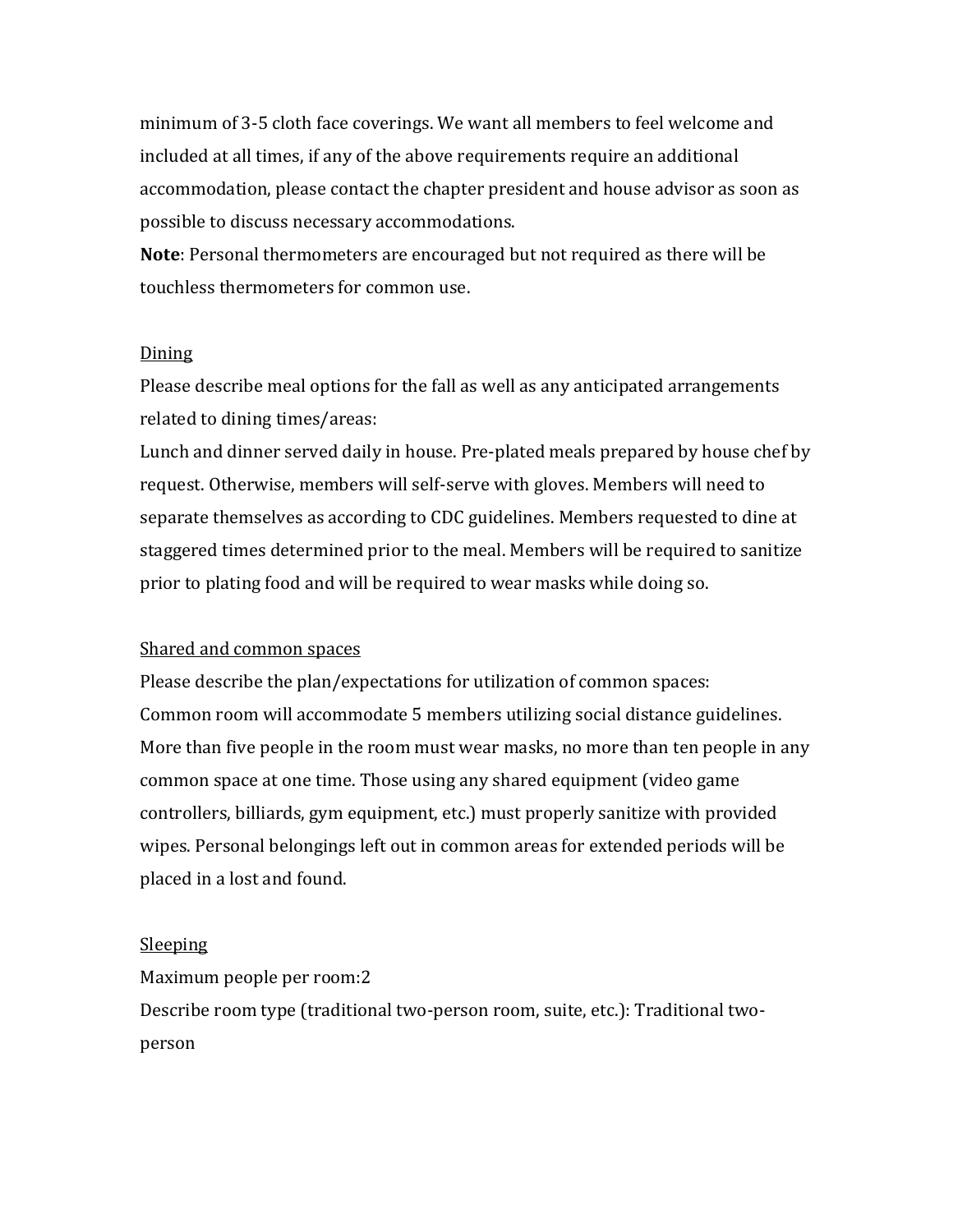

# **Student Involvement - Fraternity & Sorority Life**

1346 N. Bishop Ave. | 218 Havener Center | Rolla, MO 65401 573.341.6771 | involvement@mst.edu | involvement.mst.edu

What measures, if any, will be implemented to minimize risk: None are required, but beds and furniture will be placed such that they will have maximum distance from one another.

## Visitor policy

Who may visit the facility and under what conditions?

The house will be open to only members and invited guests, including alumni, for the first four weeks of the semester. Guests will be recorded in the house log during this time. After that time, uninvited guests will be permitted during normal hours after being recorded in the house log. Any guest will be expected to utilize restrooms in the common areas only. All guests will be required to have their temperature taken prior to entry and wear masks while inside.

How will visitors be registered for contact tracing?

Any visitor must be recorded in the house log, including name, email, phone number and appropriate host member information. Information will be stored for up to 120 days after which will be shredded.

# Social policy

Under what conditions will any activities take place?

Any social activity involving members only will adhere to social distancing and gathering limits in place by the CDC and will abide by any university requirements as appropriate. Social activities involving non-members will not be permitted until October 5 at the earliest, and in accordance with the house adopting a comprehensive hosting plan. As a member of IFC, the house is subject to community social guidelines and will not host any events which are contrary to those to those guidelines. Any approved social will be required to take place outside.

# Isolation/Quarantine plan